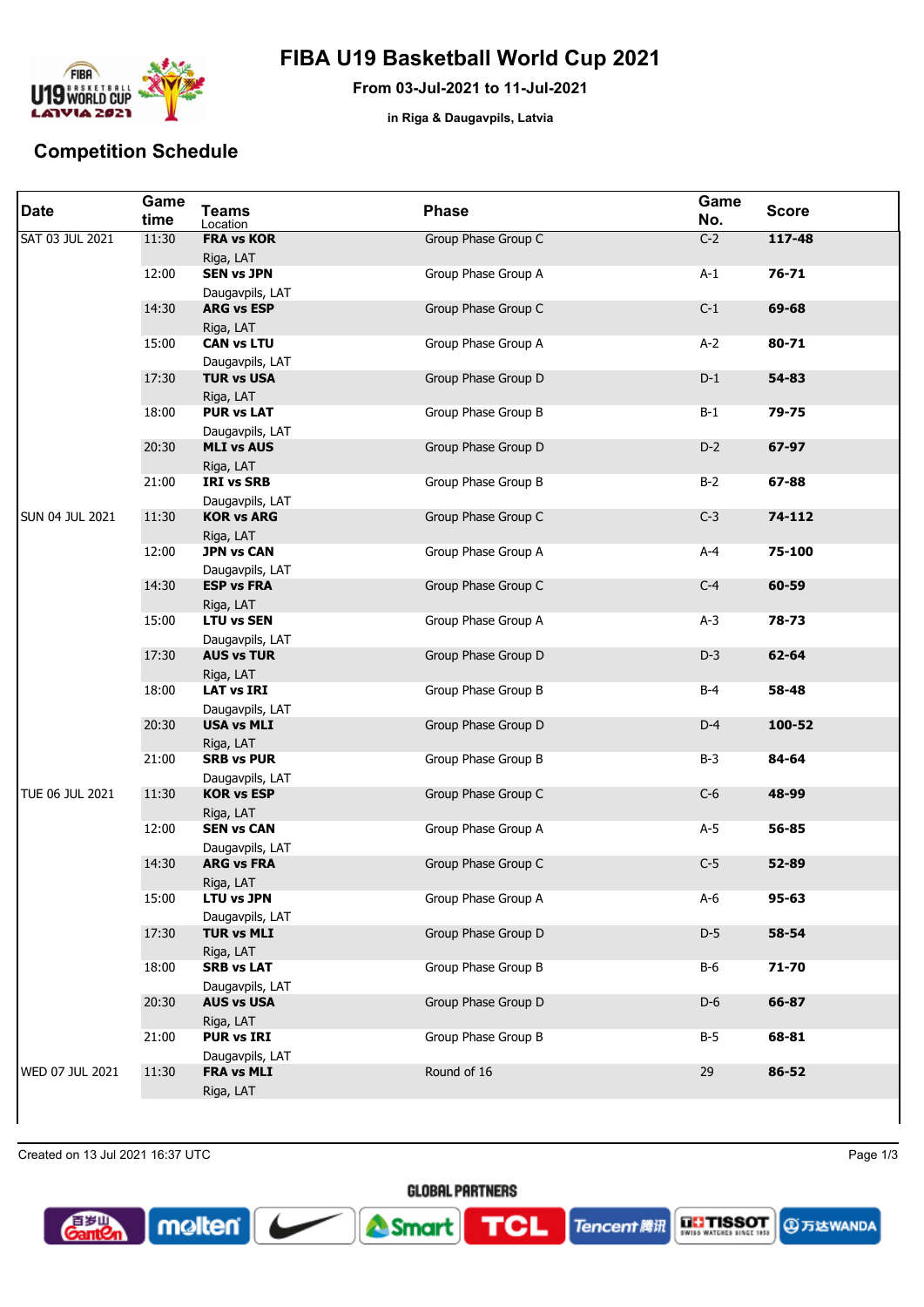| <b>Date</b>            | Game<br>time | <b>Teams</b><br>Location                    | <b>Phase</b>      | Game<br>No. | <b>Score</b> |
|------------------------|--------------|---------------------------------------------|-------------------|-------------|--------------|
|                        | 12:00        | <b>JPN vs SRB</b>                           | Round of 16       | 28          | 86-89        |
|                        | 14:30        | Daugavpils, LAT<br><b>ESP vs AUS</b>        | Round of 16       | 30          | 86-73        |
|                        | 15:00        | Riga, LAT<br><b>LTU vs IRI</b>              | Round of 16       | 26          | $96 - 53$    |
|                        | 17:30        | Daugavpils, LAT<br><b>ARG vs TUR</b>        | Round of 16       | 31          | $76 - 74$    |
|                        | 18:00        | Riga, LAT<br><b>SEN vs LAT</b>              | Round of 16       | 27          | 57-44        |
|                        | 20:30        | Daugavpils, LAT<br><b>KOR vs USA</b>        | Round of 16       | 32          | 60-132       |
|                        | 21:00        | Riga, LAT<br><b>CAN vs PUR</b>              | Round of 16       | 25          | 86-56        |
| FRI 09 JUL 2021        | 11:30        | Daugavpils, LAT<br><b>PUR vs AUS</b>        | <b>Class 9-16</b> | 33          | 52-95        |
|                        | 12:00        | Riga, LAT<br><b>CAN vs ESP</b>              | Quarter-Finals    | 37          | $81 - 77$    |
|                        | 14:30        | Riga, LAT<br>IRI vs MLI                     | <b>Class 9-16</b> | 34          | $71 - 59$    |
|                        | 15:00        | Riga, LAT<br><b>LTU vs FRA</b>              | Quarter-Finals    | 38          | 79-84        |
|                        | 17:30        | Riga, LAT<br><b>LAT vs KOR</b>              | <b>Class 9-16</b> | 35          | $90 - 67$    |
|                        | 18:00        | Riga, LAT<br><b>SEN vs USA</b>              | Quarter-Finals    | 39          | 58-88        |
|                        | 20:30        | Riga, LAT<br><b>JPN vs TUR</b>              | <b>Class 9-16</b> | 36          | 49-97        |
|                        | 21:00        | Riga, LAT<br><b>SRB vs ARG</b>              | Quarter-Finals    | 40          | 89-83        |
| <b>SAT 10 JUL 2021</b> | 11:30        | Riga, LAT<br><b>PUR vs KOR</b><br>Riga, LAT | Class 13-16       | 41          | 99-89        |
|                        | 12:00        | <b>ESP vs SEN</b><br>Riga, LAT              | Class 5-8         | 45          | 83-67        |
|                        | 14:30        | <b>MLI vs JPN</b><br>Riga, LAT              | Class 13-16       | 42          | 104-66       |
|                        | 15:00        | <b>LTU vs ARG</b>                           | Class 5-8         | 46          | 107-81       |
|                        | 17:30        | Riga, LAT<br><b>AUS vs LAT</b><br>Riga, LAT | Class $9-12$      | 43          | 89-44        |
|                        | 18:00        | <b>CAN vs USA</b><br>Riga, LAT              | Semi-Finals       | 47          | 86-92        |
|                        | 20:30        | <b>IRI vs TUR</b><br>Riga, LAT              | Class $9-12$      | 44          | 61-84        |
|                        | 21:00        | <b>FRA vs SRB</b><br>Riga, LAT              | Semi-Finals       | 48          | 75-69        |
| <b>SUN 11 JUL 2021</b> | 09:00        | <b>KOR vs JPN</b><br>Riga, LAT              | Class 15-16       | 49          | 95-92        |
|                        | 10:00        | <b>SEN vs ARG</b><br>Riga, LAT              | Class 7-8         | 53          | 75-67        |
|                        | 12:00        | <b>PUR vs MLI</b>                           | Class 13-14       | 50          | 92-95        |
|                        | 13:00        | Riga, LAT<br><b>ESP vs LTU</b><br>Riga, LAT | Class 5-6         | 54          | 86-81        |
|                        | 15:00        | <b>LAT vs IRI</b><br>Riga, LAT              | Class 11-12       | 51          | $71 - 63$    |
|                        | 16:00        | <b>CAN vs SRB</b>                           | 3rd Place Game    | 55          | 101-92       |
|                        | 18:00        | Riga, LAT<br><b>AUS vs TUR</b>              | <b>Class 9-10</b> | 52          | $52 - 56$    |
|                        |              | Riga, LAT                                   |                   |             |              |

**GLOBAL PARTNERS** 

**TCL** 

Tencent 腾讯

Smart

Created on 13 Jul 2021 16:37 UTC Page 2/3

 $\boxed{\sim}$  molten  $\boxed{\phantom{\cdot}}$ 

 $\blacktriangleright$